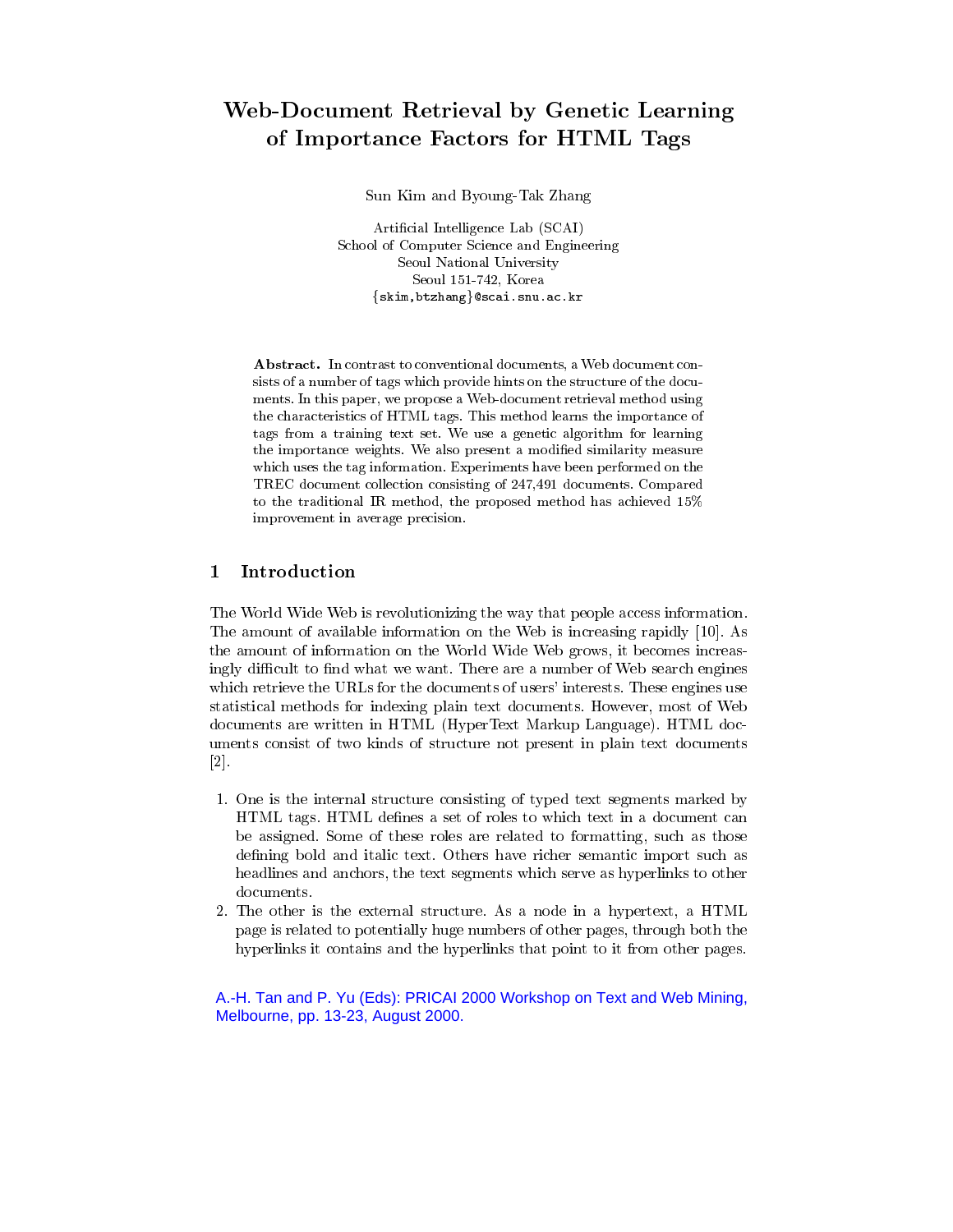In a traditional IR approach, only the words appearing in a document are considered as the elements for retrieval. In this paper, we propose a method for improving the retrieval performance using the internal structure of HTML documents. We first select a set of tags that is considered to be significant. Next, the importance factors for the tags are learned using a genetic algorithm. To carry out the experiments, we used the queries and document set of TREC (Text REtrieval Conference) [12]. The experiments indicate that our approach can improve the retrieval performance by about 15% on top ranked documents.

This paper is organized as follows. In Section 2, we discuss the related work. Section 3 describes the retrieval system and the method for learning tag information is described in Section 4. Section 5 explains the data set used for the experiments. Experimental results are given in Section 6.

#### $\mathbf{2}$ Related Work

Recent work in information retrieval on the Web is mainly for hyperlinks (i.e. external structure) [1, 13, 21], not for the tag information. They assume that if there is a link from page  $a$  to page  $b$ , then the author of page  $a$  recommends page <sup>b</sup> and links often connect related pages. Spertus [18] observed that co-citation can indicate that two pages are related. That is, if page  $a$  points to both pages  $b$ and c, then b and c might be related. Chakrabarti et al. [4] use the links and their order to categorize Web pages and they show that the links that are near a given link in page order frequently point to pages on the same topic. An example site using hyperlink information is Google [3]. Google makes use of the link structure of the Web to calculate a quality ranking (PageRank) for each Web page. A page can have a high PageRank if there are many pages that point to it, or if there are some pages that point to it and have a high PageRank.

Boyan et al. implemented the LASER system, which offers a number of parameters that influence the rankings in produces [2]. The parameters affect how the retrieval function responds to words in HTML fields, how hyperlinks are incorporated, how to adjust for partial-word matches or query-term adjacency and more. Given the parameters, they applied a simulated annealing to optimize the retrieval function.

One of the recent work that is similar to our approach is Cutler et al.'s [5]. They used HTML structures to improve retrieval performance. A genetic algorithm is used to find the optimal tag importance factor. They used a small document set which consists of 3,040 distinct pages. The main drawback of this paper is that same queries are used for both learning and retrieval, which causes the tag importance factor to be overfitted to that queries.

In information retrieval, genetic algorithms have been used in several ways. An approach for document indexing was presented by Gordon [7]. Competing document descriptions (keywords) are associated with a document and altered by using genetic operations in the approach. A keyword presents a gene and a document's list of keywords represents an individual. A collection of documents initially judged relevant by a user represents the initial population. Based on a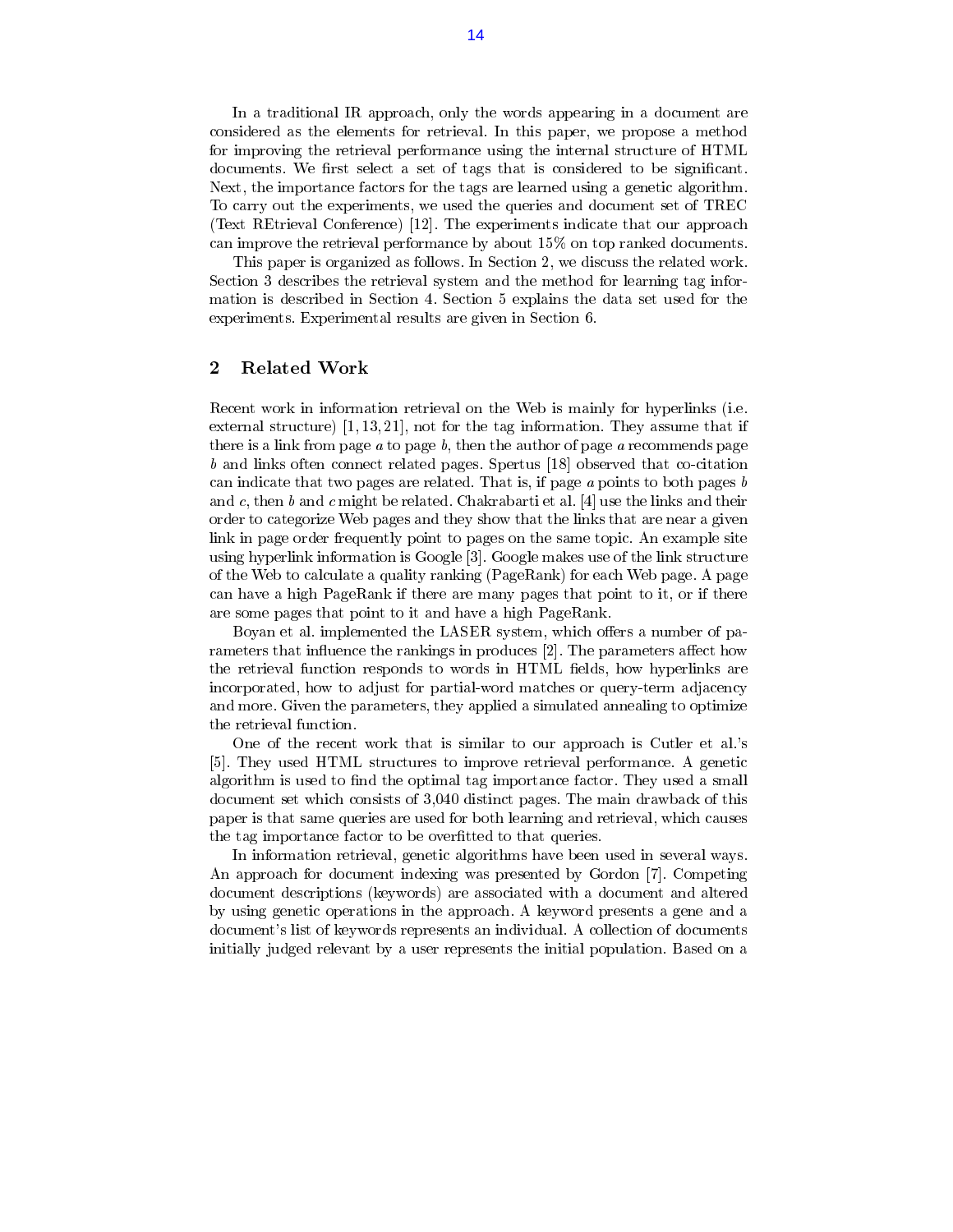fitness measure, the initial population evolved through generations and eventually converged to an optimal population. Yang et al. have developed an adaptive method based on genetic algorithms to modify user queries automatically [22]. They reported the effect of adopting genetic algorithms in large databases, the impact of genetic operators, and GA's parallel searching capability. Feature selection methods for document classication were also developed in [19, 23]. The performance of the classifier and the cost of classification are sensitive to the choice of the features used to construct the classiers. Genetic algorithms are used to find an optimal feature subset.

### 3 Retrieval System

The retrieval engine used in this paper is SCAIR (SCAI Information Retrieval engine) which is built to participate in TREC competition [17]. SCAIR is based on the vector space model [15]. A document is regarded as a set of words. If one word is a term, a document is represented as a list of terms or vector. A document collection is represented as a term-document matrix which are normally very sparse. A query is also represented as a list of terms or a term vector.

Documents are indexed by the classical  $tf \cdot idf$  weighting scheme [16]:

$$
w_{ik} = tf_{ik} \cdot \log\left(\frac{N}{df_k}\right),\tag{1}
$$

where  $w_{ik}$  is the weight of kth term in the *i*th document,  $tf_{ik}$  is the frequency of the kth term in the ith document,  $N$  is the total number of documents in the collection, and  $df_k$  is the number of documents in which the kth term occurs.

Query terms are weighted only by the *idf* value, where *idf* is represented by log( $\overline{df_k}$ ). The similarity between a query and a document is measured by modified cosine coefficient:

$$
sim(d_i, q_j) = \frac{\sum_{k=1}^{n} \alpha_{ik} \cdot w_{ik} \cdot q_{jk}}{\sqrt{\sum_{k=1}^{n} (\alpha_{ik} \cdot w_{ik})^2 \cdot \sum_{k=1}^{n} q_{jk}^2}},
$$
\n(2)

where  $w_{ik}$  is the weight of the kth term in the *i*th document,  $q_{jk}$  is the weight of kth term in the jth query, and for all the tags which are determined by term  $k$ ,  $\alpha_{ik}$  is the product of the tag weights. After determining the similarity between the document and the query, a sorted list of documents is produced.

On the other hand, there is a necessity of the process to apply HTML tag weights because the documents are written in HTML. Thus two additional processes are added for our approach. One is saving the used tags of each document separately, and the other is applying the weight according to the importance of the tags. The terms, which belong to the specic tags, are indicated during indexing. The tag weights are applied to evaluate the similarity. It is represented as a constant  $\alpha$  in the equation (2).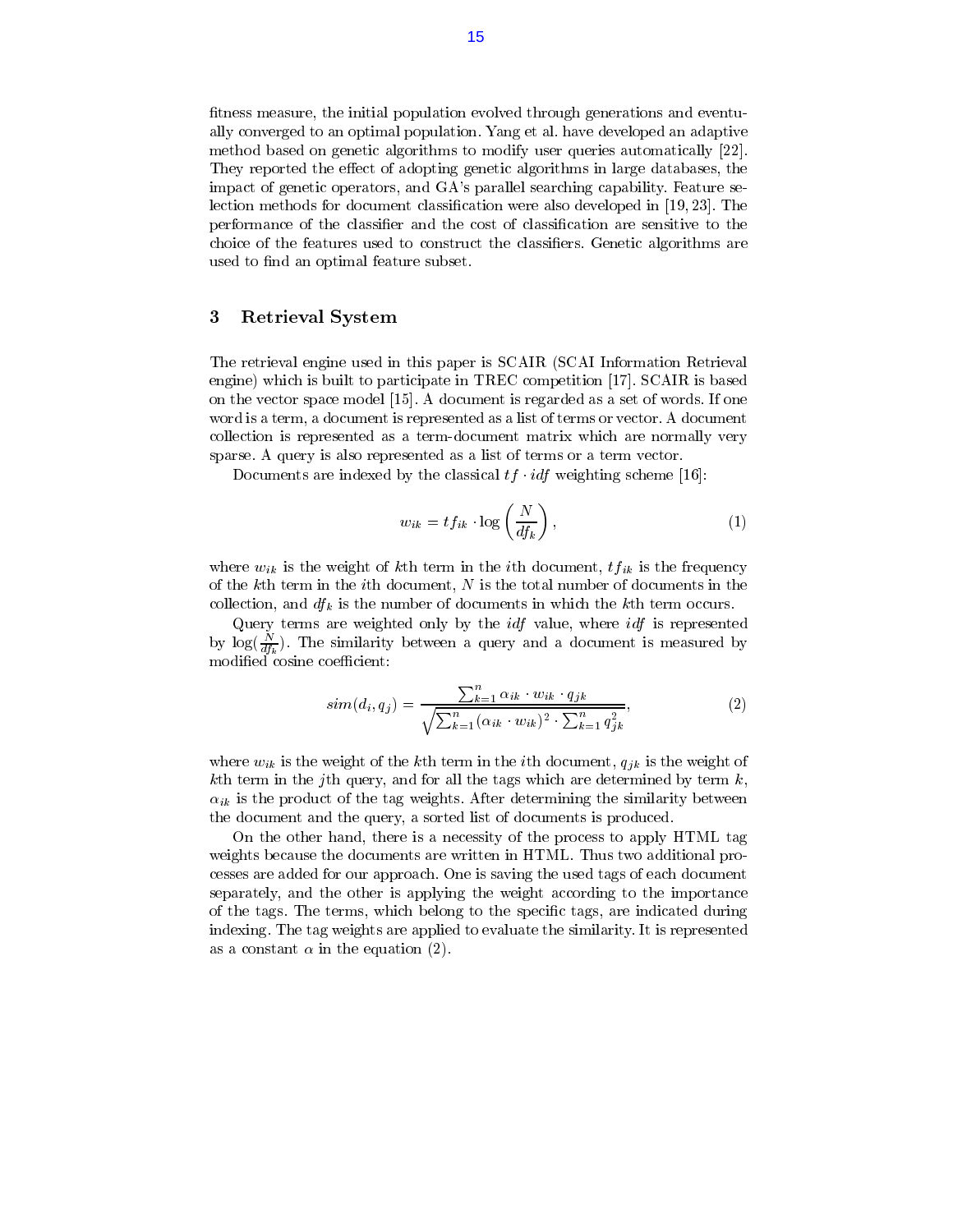```
 evaluate all chromosomes by fitness function
return optimal chromosome
end for
          replace M chromosomes by offsprings
          end for
                 offspring[i] = mutation(offspring[i])offspring[i] = crossover(p1,p2)for i = 1 to M
for g = 1 to gmax
initialize chromosomes
                  choose two chromosomes p1, p2
```
Fig. 1. Learning algorithm using GA

#### $\overline{4}$ 4 Learning Tag Importance Using a Genetic Algorithm

As described above, the characteristic of Web documents is including tags for formatting and hyperlinks. There could be many methods in learning the weights of the tags. In our approach, we used the genetic algorithm to learn the weights of the tags and applied them to Web-document retrieval [6].

Genetic algorithms are problem solving systems based on the mechanism of natural selection and natural genetics. A solution for a problem is represented as a chromosome. The population is a set of chromosomes. Initial population consists of the chromosomes randomly choosed. In every generation, a new set of artificial creatures (chromosomes) is created using pieces of the fittest of the old. The new set is created by chromosomal operations such as crossover and mutation [8]. While randomized, genetic algorithms are no random walk. They efficiently exploit historical information to move new search points with expected improved performance.

In our approach, a chromosome represents tag weights and consists of a list of real number. The initial population is made by randomly organized chromosomes. The selection of parents for evolution to the next generation is as follows. The parents are selected randomly from a half of the population in the decreasing order of quality. The quality of a chromosome is determined by the fitness function.

The fitness function measures the performance of the retrieval results about the tag weights. The 11-point average precision is used for the fitness value, which is one of the evaluation methods at TREC [20].

The selected parents produce offspring by crossover. The crossover used is the arithmetical crossover, which assigns the average of two parents for each location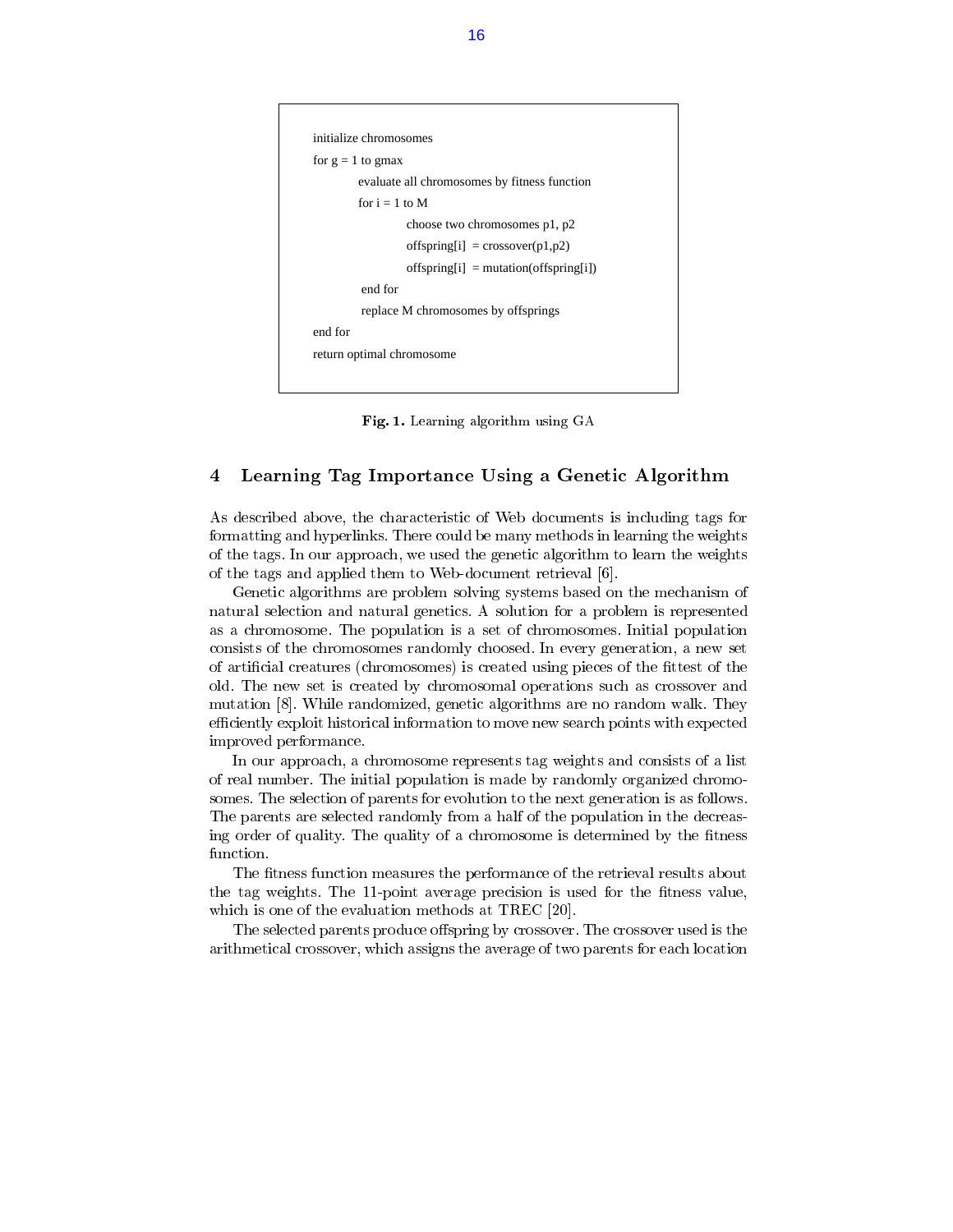

Fig. 2. Crossover



Fig. 3. Mutation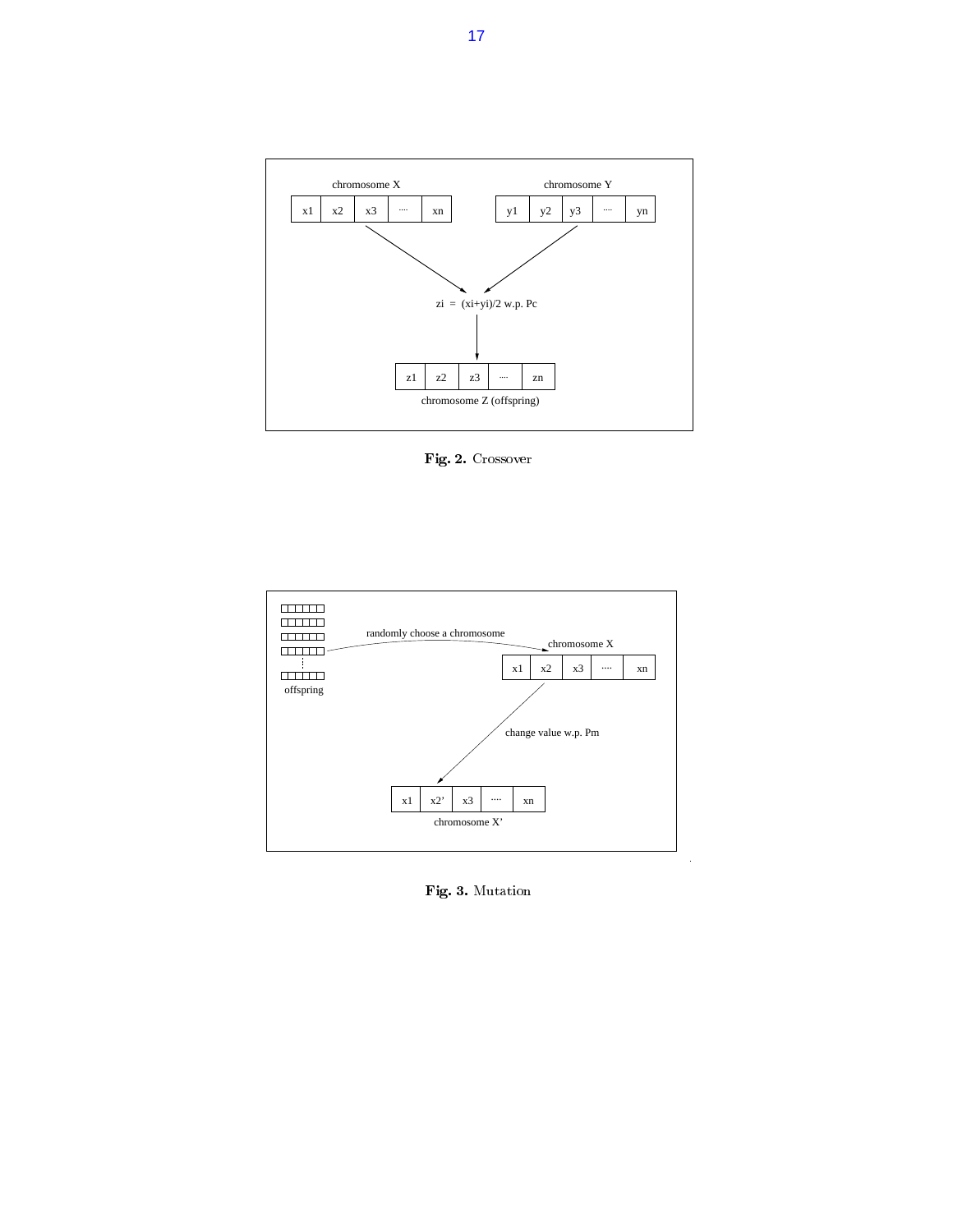to the corresponding location of the offspring  $[11]$ . A half of the population other than the selected parents are substituted by the produced offspring. The mutation is done for variety after crossover. It changes the value of randomly selected position in a random chromosome. The genetic algorithm for learning the tag weights is shown in Figure 1. Figure 2 and Figure 3 describe crossover

> <title> foreign minorities, Germany What language and cultural differences impede the integration of foreign minorities in Germany? <narr> Narrative: A relevant document will focus on the causes of the lack of integration in a significant way; that is, the mere mention of immigration difficulties is not relevant. Documents that discuss immigration problems unrelated to Germany are also not relevant. <desc> Description:

Fig. 4. A sample TREC topic

#### $\overline{5}$ Data Set

The document set for the experiments is WT2g, which is used to Web Track of TREC [12]. It was collected by Internet Archive and includes all WWW pages [9]. There are 2 Gigabytes, 247,491 distinct pages.

A query is called a topic in TREC. A topic consists of title, description, and narrative. A sample topic is shown in Figure 4. The titles have been specially designed to allow experiments with very short queries. The titles consist of up to three words that best describe the topic. The description field is one sentence description of the topic area. The description field contains all of the words in the title field. The narrative gives a concise description of what makes a document relevant.

Relevant documents are judged using the pooling method [20]. In this method, a pool of possible relevant documents is created by taking a sample of documents selected by the various participating systems of TREC. This pool is then shown to the human assessors. The sampling method used in TREC is to take the top 100 documents retrieved per a judged run for a given topic and merge them into the pool for assessment. This is a valid sampling technique since all the systems use the ranked retrieval methods, with those documents most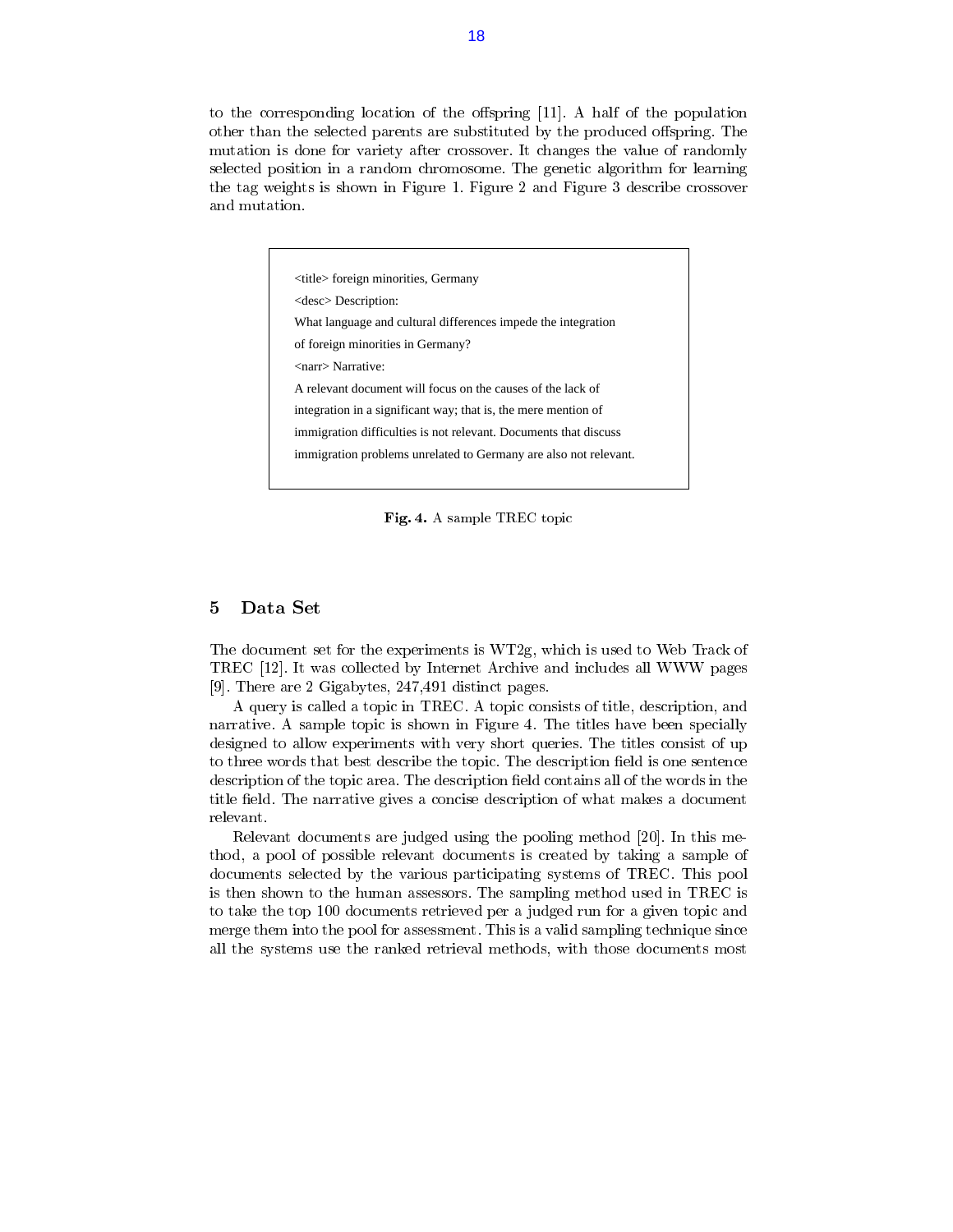likely to be relevant returned first. Each pool is sorted by document ID, so that assessors cannot tell if a document was highly ranked by some system or how many systems retrieved the document.



Fig. 5. Average fitness for generations

### 6 Experimental Results

Experiments were conducted to find optimal tag weights. The title and description field of a topic were considered as queries. 10 queries (Topic No.  $401$  to  $410$ ) were used for learning and another 10 queries (Topic No. 411 to 420) were used for retrieval. The retrieved documents for a topic are ten hundreds ordered by the similarity between document and query. The evaluation is average precision in information retrieval.

Five tags  $(,  $<$ H $>$ ,  $<$ B $>$ ,  $<$ I $>$  and  $<$ A $>$ ) were used for the experi$ ments. They mean Title, Header, Bold, Italic and Anchor respectively. The Title and Header use only the words in a Web page marked as a part of the title or as headings to classify that page. Thus, words in the tags were taken as representative of a page. Bold and Italic were taken because they are used to emphasize words. We assumed that the hyperlinks of a document generally are connected to the related documents. The anchor, which links to another document, was added to the tags by the assumption.

The learning was repeated 20 times. The used parameters are the following: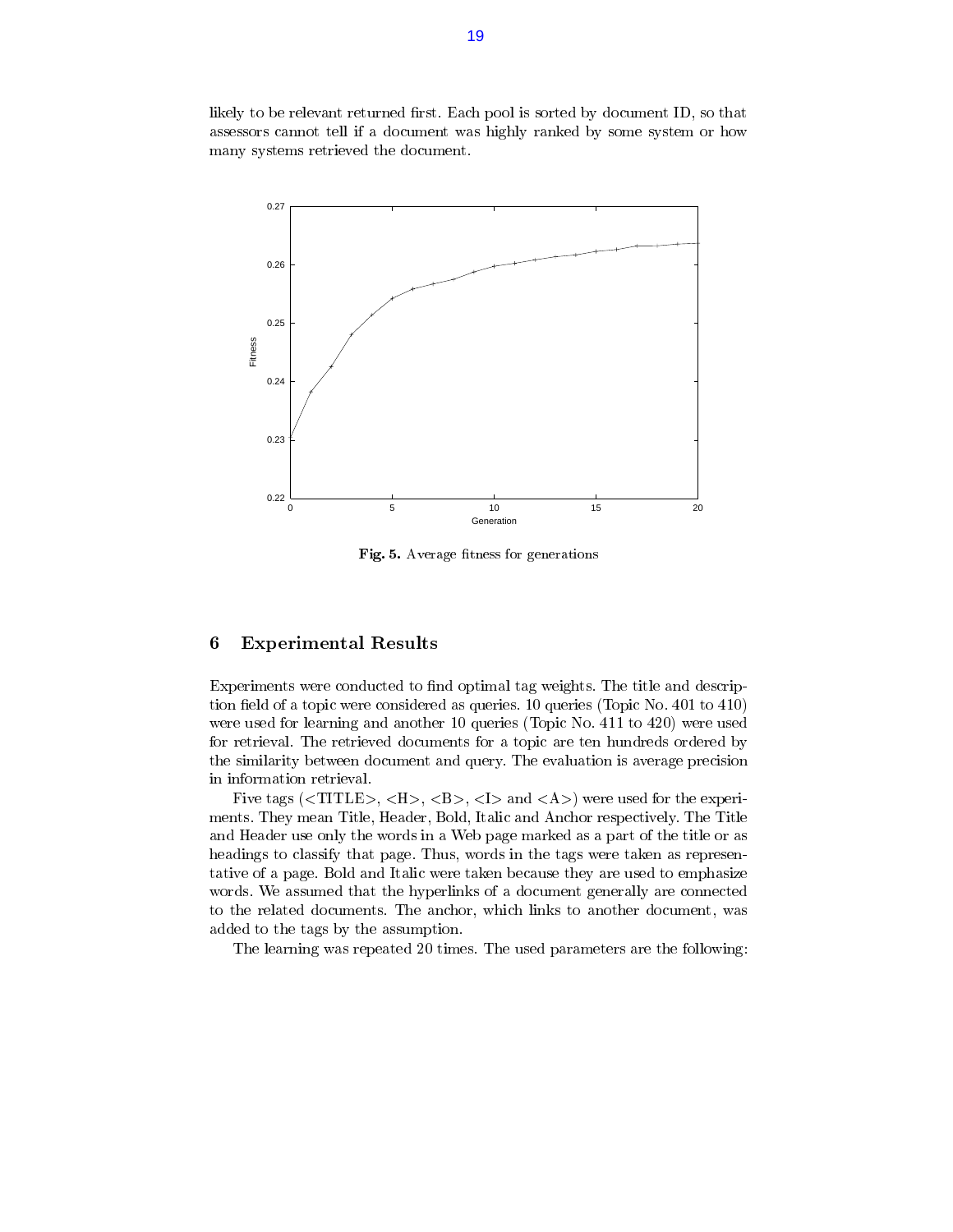- ${\bf r}$  opulation size: 100
- $\ldots$   $\ldots$   $\ldots$   $\ldots$   $\ldots$   $\ldots$
- { Probability of mutation: 0.04
- ${\bf r}$  range of weight: 0.0  ${\bf r}$  1.0

As the generation continues, further improvement is found in average population fitness as demonstrated in Figure 5. The fitness rapidly increases until about 8th generation. After then, the fitness increases slowly. It is caused by the arithmetic crossover. The offspring are generated by the average of the parents which have high fitness. In addition to it, the substituted chromosomes are the half of the population in one generation. Therefore the early generations are converged to the chromosomes of the population, which have high fitness even after one generation. As the generation progresses a little more, the increment of tness becomes slack because most of chromosomes were already converged to the high fitness chromosomes closely.

Table 1. HTML tag weights averages

| HTML tag      | Weights                 |  |
|---------------|-------------------------|--|
| Title         | $[0.5584 {\pm} 0.2822]$ |  |
| Header        | $2.3425 \pm 0.2614$     |  |
| Bold          | $[0.7060 {\pm} 0.2061]$ |  |
| <b>Italic</b> | $1.0192 \pm 0.3128$     |  |
| Anchor        | $1.7634 \pm 0.1306$     |  |

Table 2. Comparison of the results between tag and no tag information

|                         |             | Relevant documents 11 point average precision |
|-------------------------|-------------|-----------------------------------------------|
| Without tag information | 262         | 0.2325                                        |
| With tag information    | $252 \pm 2$ | $0.2367 \pm 0.0045$                           |

The chromosome that has the highest fitness over generations was regarded as the optimal tag weights. The top five chromosomes are selected for retrieval. The averages of selected weights are presented in Table 1. For the Title, Header, Bold, Italic and Anchor, the average weight is 0.5584, 2.3425, 0.7060, 1.0192 and 1.7634, respectively.

Table 2 represents the number of relevant documents and the 11-point av erage precision for retrieval. There hardly exists any difference on the number of relevant documents when the weight is applied. But, average precision is improved.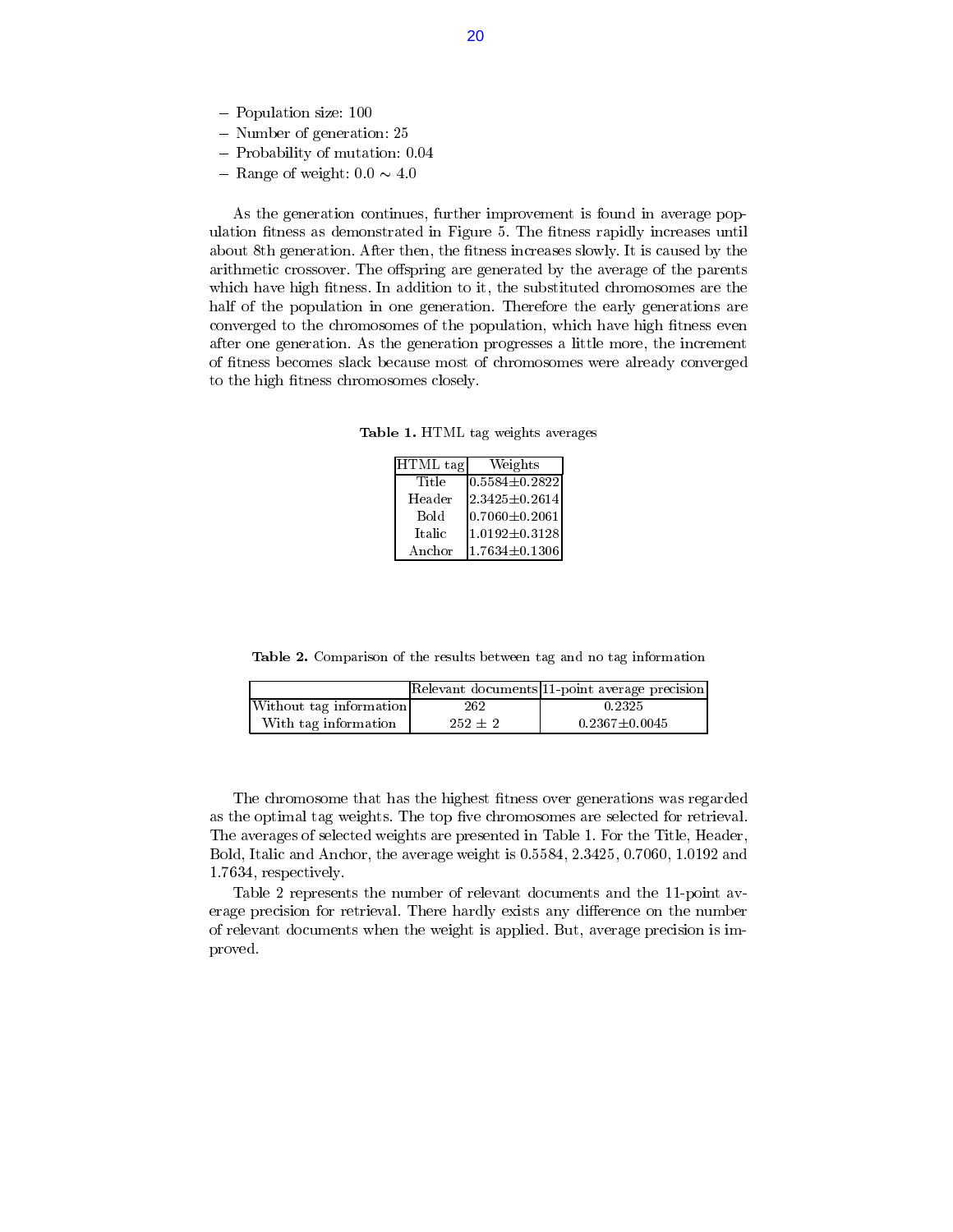

Fig. 6. Interpolated recall-precision averages

Table 3. Comparison of average precision for recall. Precision at recall 0.1 is taken to be maximum of precision at all recall points  $\geq$  0.1.

|        | Without.        | With                |
|--------|-----------------|---------------------|
| Recall | tag information | tag information     |
| 0.0    | 0.6042          | $0.6865 \pm 0.0287$ |
| 0.1    | 0.5073          | $0.5813 \pm 0.0235$ |
| 0.2    | 0.4286          | $0.4135 \pm 0.0119$ |
| 0.3    | 0.3377          | $0.2906 + 0.0227$   |
| 0.4    | 0.2731          | $0.2728 + 0.0249$   |
| 0.5    | 0.2382          | $0.2099 + 0.0060$   |
| 0.6    | 0.1795          | $0.1657 \pm 0.0064$ |
| 0.7    | 0.1534          | $0.1483 \pm 0.0047$ |
| 0.8    | 0.1186          | $0.1360 \pm 0.0025$ |
| 0.9    | 0.0766          | $0.0738 \pm 0.0013$ |
| 1.0    | 0.0323          | $0.0309 \pm 0.0002$ |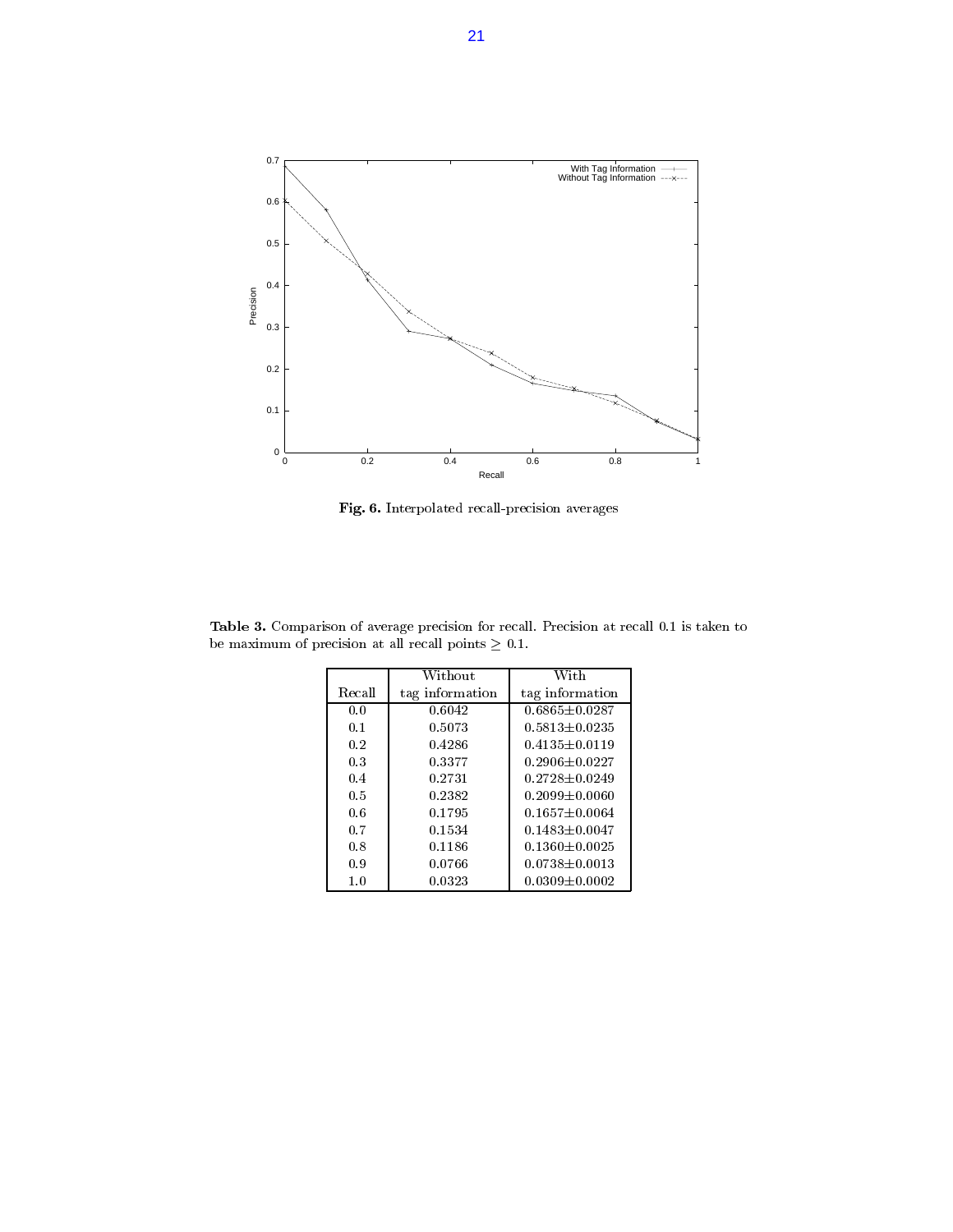Some results show that the average precision is lower than retrieval result without tag information. It is caused by that the weights are overfitted to the training data.

Figure 6 shows the precision-recall curves for using and not using the tag weights. When the recall is under 0.2, the retrieval performance using tag information is higher than not using tag information. High precision at low levels of recall means that there are more relevant documents in top documents. Table 3 describes the average precision as recall increases. The retrieval results with tag information have high precision when recall is low.

### $\overline{7}$

In this paper, we proposed an approach that uses the HTML tag weights to improve retrieval performance. A genetic algorithm is used to find the optimal tag weights. Genetic algorithms are generally quite effective for rapid global search in large search spaces.

According to our experiments, the retrieval which takes advantage of HTML structure performs better than the traditional IR approach which uses plain texts. We found that Header and Anchor provide useful information to improve the retrieval performance.

It is interesting to note that there exist hardly differences when only relevant documents are considered. However, the results show high precision at low recall. Generally, the users do not need many relevant documents in all retrieved documents. They are satisfied with finding relevant documents at top ranked documents. Our experimental results show the importance of the tag information for effective retrieval of Web-documents.

Further experiments are needed to check if our approach will improve the retrieval performance when it uses expanded topics. Learning the weights for more HTML tags will be conducted to find the importance. Furthermore, the problem that the population is converged to local minimum, i.e. overfitting to training data has to be solved.

### Acknowledgements

This research was supported by the Korea Ministry of Information and Telecom munications under Grant C1-98-0068-00 through IITA.

- 1. Bharat, K. and Henzinger, M. R., Improved Algorithms for Topic Distillation in a Hyperlinked Environment, Proceedings of the ACM SIGIR'98 Conference, pp. 104-111, 1998.
- 2. Boyan, J., Freitag, D. and Joachims, T., A Machine Learning Architecture for Optimizing Web Search Engines, Proceedings of the AAAI workshop on Internet-Based Information Systems, pp. 1-8, 1996.